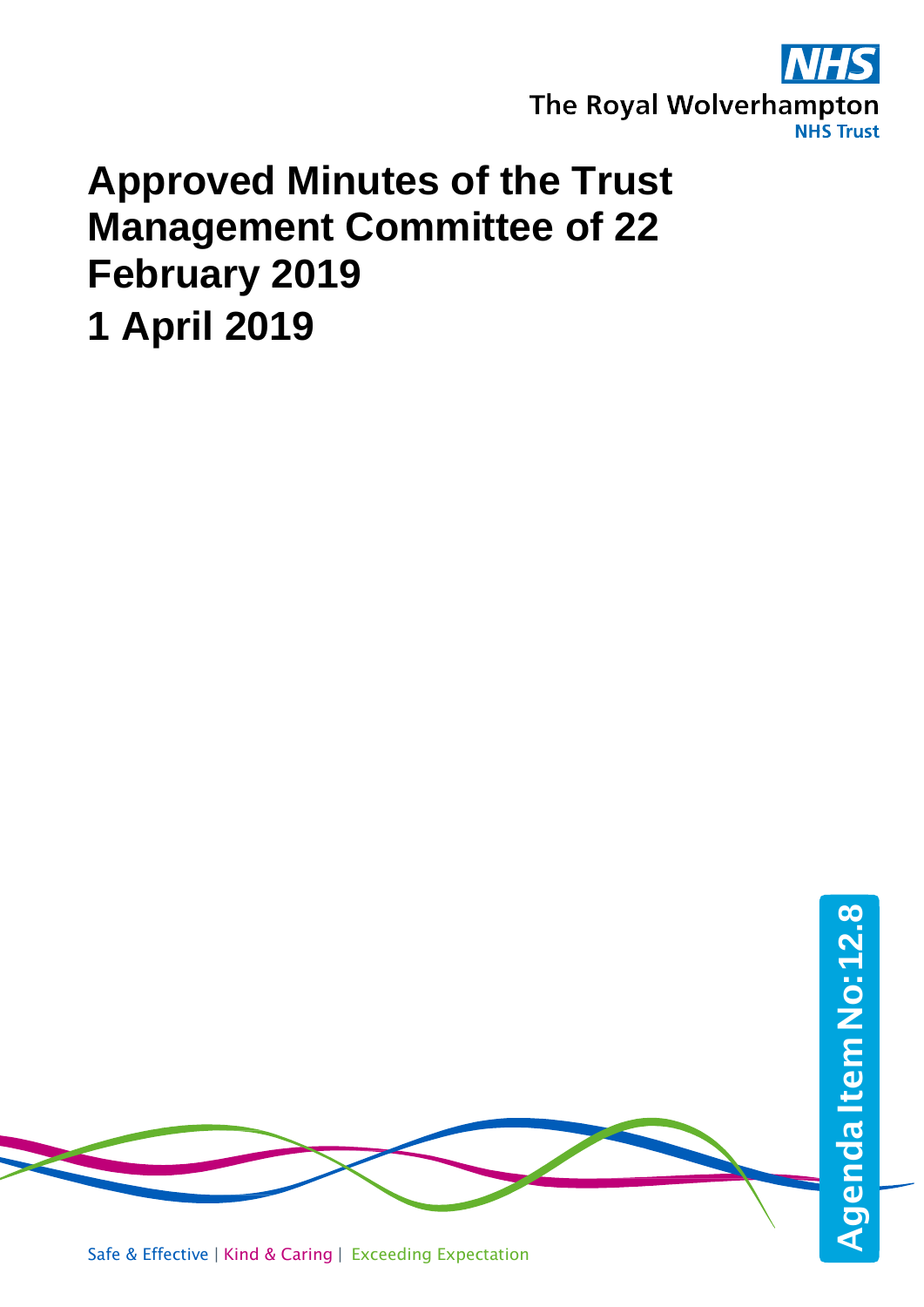# The Royal Wolverhampton NHS Trust

# **TRUST MANAGEMENT COMMITTEE**

#### **Minutes of the meeting of the Trust Management Committee held at 1.30pm on Friday 22 February 2019 in the Board Room, Corporate Services Centre, Building 12, New Cross Hospital, Wolverhampton.**

#### **Present:**

Mr A Duffell **Director of Workforce**<br>
Mr D Loughton (Chair) **Director Chief Executive** Mr D Loughton (Chair)<br>Ms B Morgan Mr S Mahmud **Director of Integration**<br>Ms G Nuttall **Director Contains Chief Operating Office** 

# **In Attendance:**

Ms T Black Mr N Griffiths Teletracking Mr P Richards<br>
Ms D Sutton<br>
Ms D Sutton<br>
Teletracking Ms D Sutton **Teletracking**<br>
Ms H Troalen **The Contract Of The Troalen** 

#### **Apologies:**

Prof. A-M Cannaby Chief Nursing Officer Prof B Singh Clinical Director IT<br>
Mr K Stringer Chief Finance Office

Mr I Badger **Divisional Medical Director**, D1 Ms N Ballard **Manufallard** Head of Nursing – Division D3<br>
Prof. J Cotton **Head of Research and Deve** Director of Research and Development Dr L Dowson **Divisional Medical Director, D2** Head of Nursing – Division D2 Ms G Nuttall **Manufall Chief Operating Officer**<br>
Dr. J Odum Medical Director Medical Director Mr M Sharon **Director of Strategy, Planning and Performance** Dr M Sidhu Divisional Medical Director, D3

Associate Chief Nurse<br>Matron Mr N Bruce Associate Chief Technology Officer Ms L Monaghan Head of Capital Planning Mr A Race **Head of Human Resources** Deputy Chief Finance Officer Mr K Wilshere **Company Secretary** 

Ms C Etches **Deputy Chief Executive**<br>Ms S Evans **Deputy Chief Executive** Ms S.Evans **Head of Communications**<br>
Dr S Fenner **Head of Communications**<br>
Divisional Medical Directo Divisional Medical Director. D1 Mr L Grant **Deputy Chief Operating Officer, D1** Dr S Grumett Lead Cancer Clinician Dr C Higgins **Divisional Medical Director**, D3 Ms C Hobbs Head of Nursing, D1<br>Dr J Macve Director of Infection. Director of Infection, Prevention and Control (DIPC) Mr W Nabih **Head of Estates Developments**<br>
Deputy Medical Director<br>
Deputy Medical Director Dr B McKaig **Deputy Medical Director**<br>
Ms T Palmer **Deputy Medical Director**<br>
Head of Midwiferv Head of Midwifery Dr J Parkes Vertical Integrated GP Mr T Powell **Deputy Chief Operating Officer, D2**<br>Ms S Roberts **Contract Contract Contract Operational Manager**. Estates and Fa Divisional Manager, Estates and Facilities Ms K Shaw **Deputy Chief Operating Officer, D3** Chief Finance Officer/Deputy Chief Executive Dr A K Viswanath Divisional Medical Director, D2 Dr K Warren **Consultant in Public Health**<br>
Ms V Whatley **Charlotter Consultant in Public Health**<br>
Deputy Chief Nursing Office Deputy Chief Nursing Officer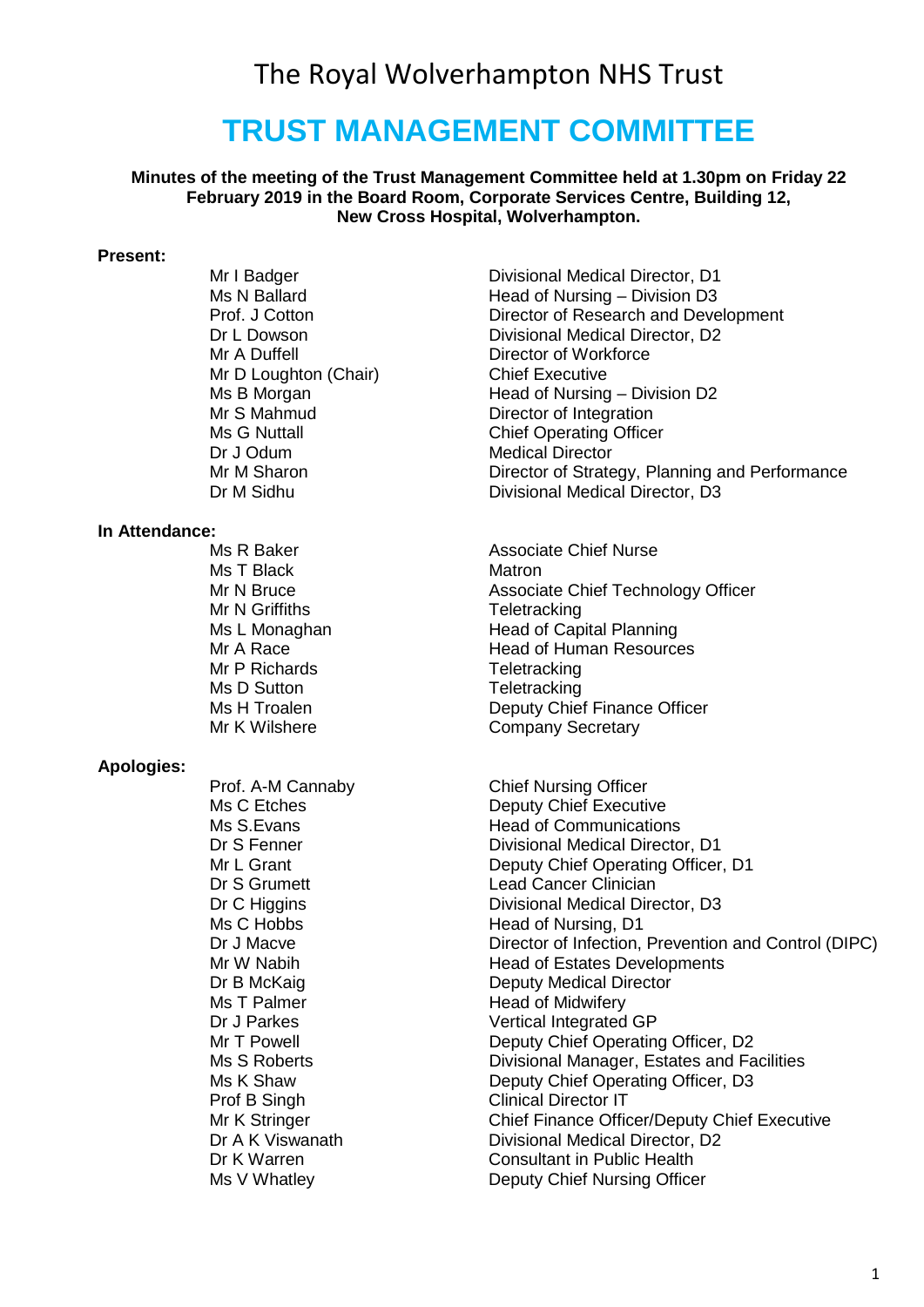# **18/509: Apologies for absence**

Apologies for absence were received from those listed.

# **18/510: Declarations of Interest**

There were no new or changed declarations of interest given at the meeting.

# **18/511: Minutes of the meeting of the Trust Management Committee held on 25 January 2019**

There were no amendments to the minutes.

#### **It was agreed: that the Minutes of the meeting of the Trust Management Committee held on 25 January 2019 be approved.**

# **18/512: Matters arising from the Minutes of the previous meeting**

There were no matters arising raised.

# **18/513: Action Points List**

None of the Action Points were due to be report on at the meeting.

| Date of meeting | Item/Action                                                        | By When |
|-----------------|--------------------------------------------------------------------|---------|
| Friday 25       | 18/467: Topic A - Transition from Children's to Adult Services     | 22      |
| January 2019    | That the completed Strategy be presented for endorsement to Trust  | March   |
|                 | Board for approval.                                                | 2019    |
| Friday 25       | 18/467: Topic A - Transition from Children's to Adult Services     | 26      |
| January 2019    | An Action Plan for the implementation of the Strategic approach be | April   |
|                 | provided to TMC lead by Ms Shaw in 2-3 months                      | 2019    |
| Friday 25       | 18/485: Learning from Deaths (Mortality)                           | 22      |
| January 2019    | Dr Odum or Prof. Cannaby to make contact with Sepsis UK to         | March   |
|                 | discuss their potential support for the local Sepsis work.         | 2019    |

# **Main Body of Meeting – Discussion Items**

#### **18/514: Topic A - Teletracking**

Mr Loughton introduced the team from Teletracking. He reiterated the RWT innovation approach to future improvement particularly GP access to information and data for VI Practices.

Mr Richards reflected on the history and current position regarding the Trust and Teletracking relating to Command Centre development, GP and community access.

He said that the Trust was running the country's longest serving Command Centre with the learning to date from that. He covered the impact of the use of data from the system and links to parts of the GIRFT programme. He also referred to work in Chester that the RWT operational model exhibits improved resilience over and above other Trusts. He referred to the work that had commenced on workforce productivity with Methods Analytics and the potential impact on future performance.

He went on to outline the potential developments for the use of the Command Centre model. He acknowledged recent issues in the relationship between the company and the Trust and he said that the Company looked towards positive future joint working.

Ms Sutton spoke about the potential impact on performance elements from the examination of a variety of data tracked sources such as bed turn-around times and ED performance. Mr Loughton asked whether there could be an agreement between the Trusts using Teletracking to share data. Mr Richards said that they would facilitate such an agreement.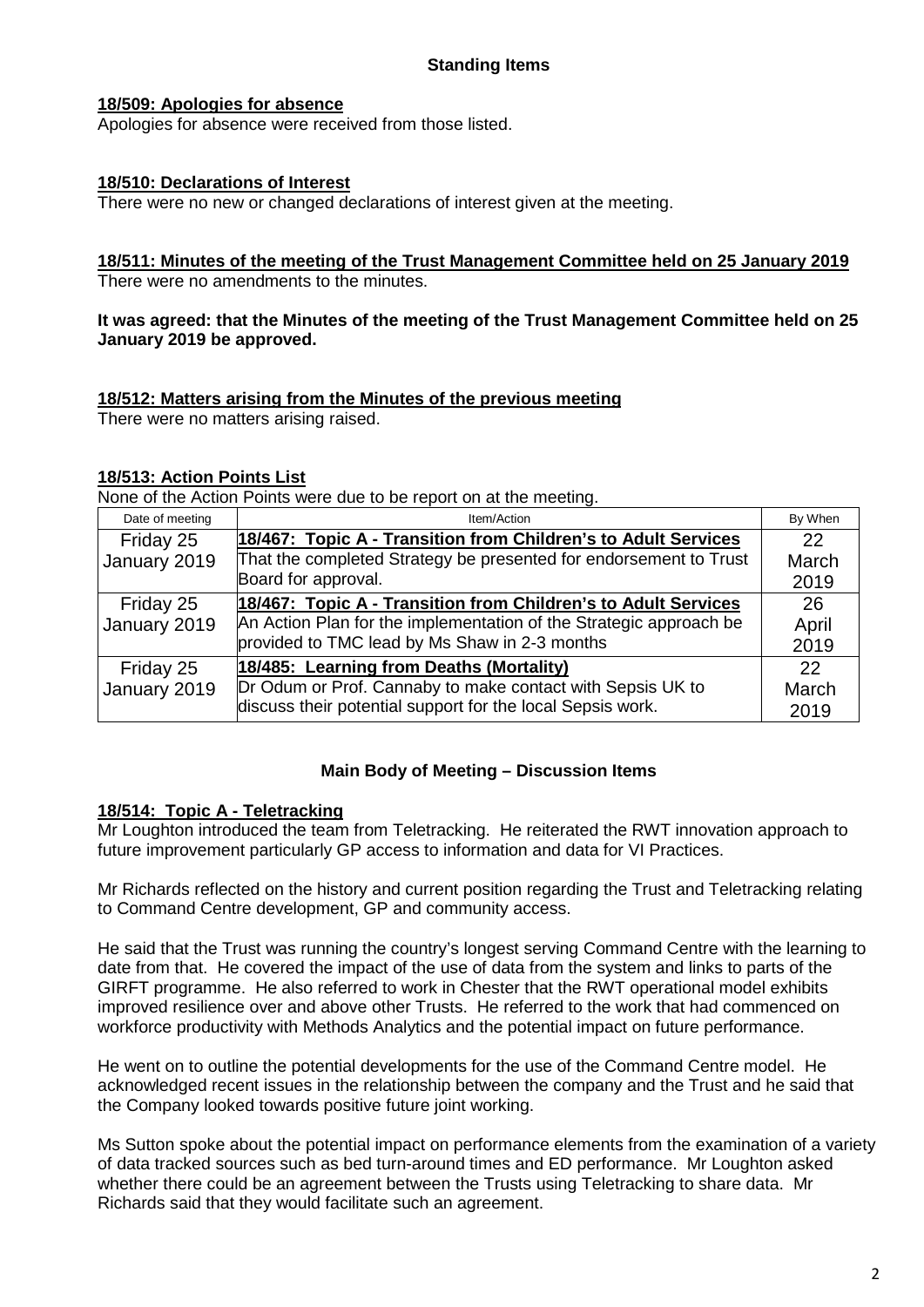He said that in this case, the analysis of idle bed time could have a significant positive impact. Mr Loughton said he wanted to look at how Ambulance turn-around time might be improved using data and analysis. Ms Nuttall agreed. Dr Dowson said it had become an important metric. Mr Loughton spoke about previous discussions regarding integrated the Command Centre with West Midlands Ambulance Service control.

Ms Sutton clarified the data presented on the delay between a bed becoming free and available i.e. cleansed, changed et al. Dr Dowson said it might be worth looking at but that there were many other barriers to moving patients from ED were things such as particularly doing so after 8pm at night related to staff availability and reduced capacity and where flow improvement relies on the complexities of handovers, portering and responsiveness into the evening.

Mr Griffiths spoke further about the future of Command Centre development looking across wider areas such as across an STP for example, or across sites within a Trust, or both where possible. Mr Richards spoke about the work in the US at the Carillion Clinics as an example. He said Teletracking would invest in a partnership to develop this with the Trust. He highlighted where in the US there had been integration across ambulance, hospital and community placement resources.

He also referred to the benefits realised in terms of wider patient flow and some of the tools that might contribute to this such as community access portal for primary care being able to feed directly into the Command Centre through a single point and electronically to and from GP's with a single point of access. He said the degree of access and sight could be configured to different practices. He said the Countess of Chester have used the Single Point of Access aspects with selected practices as a trial.

Mr Mahmud asked what was going well with this project. Ms Sutton said it was speed of response and going directly to the most appropriate place for treatment. She explained the single point of access from GP referrals to Nurses in the Command centre.

Mr Loughton asked Mr Sharon, Dr Sidhu, Ms Nuttall and Mr Mahmud to arrange to visit and review the operation at the Countess of Chester. Dr Sidhu agreed there was potential for the benefits of both GP's and ED's and these issues would need to be worked through.

**Action:** Ms Nuttall to coordinate group to visit and view Command Centre at Chester.

Ms Nuttall said there was a single point of access option locally and that a group would visit Chester.

Mr Richards went on to illustrate the system's abilities to show available capacity and flow across the wider system including community and other provider's availability. There followed a discussion regarding the present route through Social Workers and other agencies to access community care home placements. Dr Dowson said it would provide a potential single system view. Ms Nuttall agreed it was worth looking into further. Dr Dowson asked how the independent bed capacity was entered on to the system – Mr Richards said there was a variety of routes and means. Dr Dowson said the competitive market element would need to be factored into any such system given the scarcity of placements. Prof. Cotton agreed the marketplace element had an influence. Mr Griffiths said there was potential further learning to be drawn from further analysis of the data.

Mr Richards summarised the discussion and potential developments as:

- Enhanced current arrangements
- Enhanced Command Centre single point and tracking placements in wider community.
- Further patient flow and data capability analysis.
- Options for Co-location of Command Centre.
- Replicability in other providers.

Mr Loughton asked for a CEO Meeting of the involved organisations to formulate a shared plan with different lead organisations on various developments with the developments then shared.

**Action:** Mr Loughton to meet with other NHS Trust CEO's and Teletracking.

**It was agreed: that the presentation and potential developments of Teletracking be received and noted.**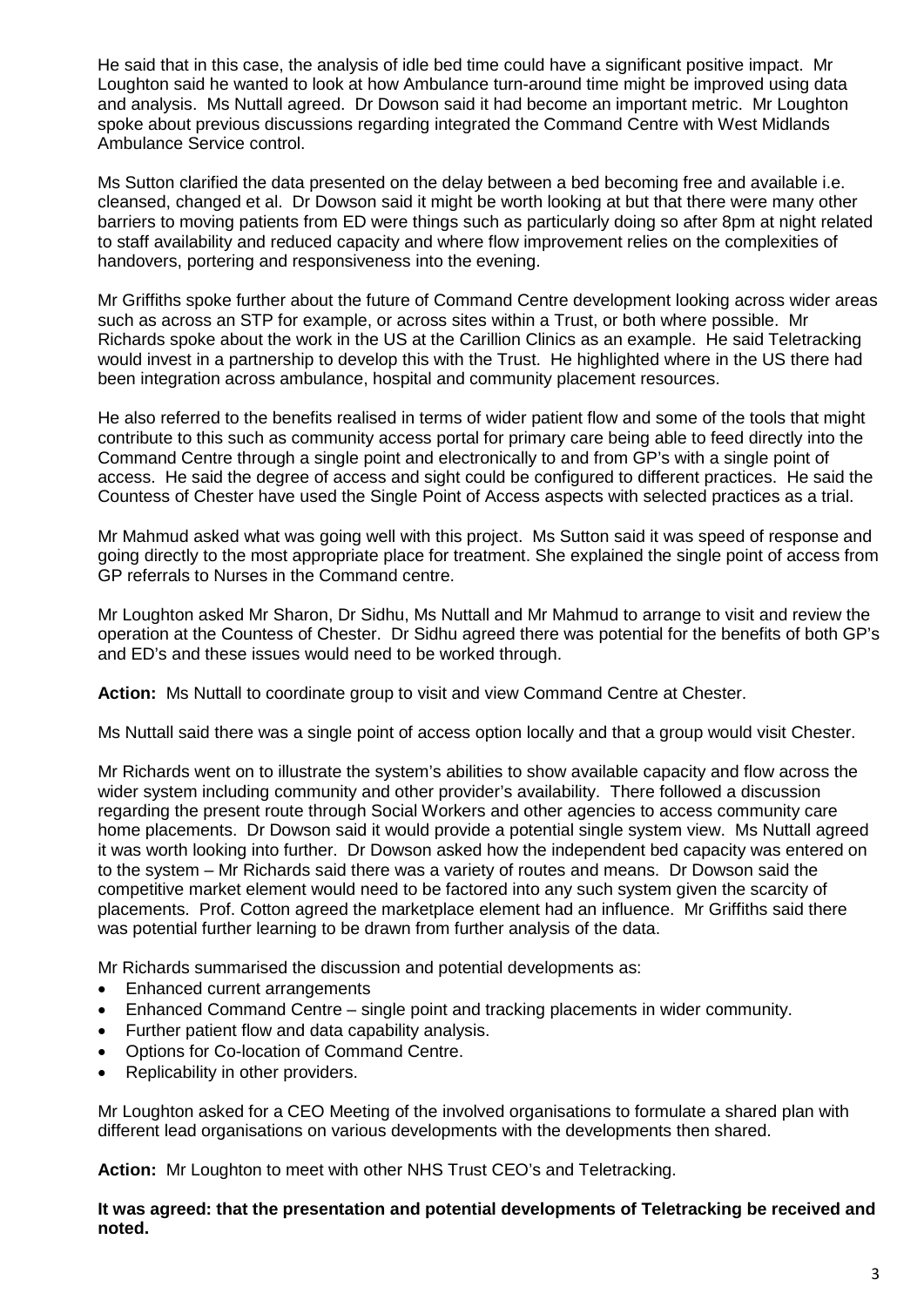Mr Griffiths, Mr Richards and Ms Sutton left the meeting.

Mr Loughton asked that the potential offer from Teletracking be clarified by the Directors and others involved. Dr Dowson outlined a number of potential development areas. Mr Loughton said that working with and across the Trust's involved the developments should be determined by the organisations involved. There followed a discussion of the various potential options and tie in with other systems.

# **Items to Note - Monthly Reports**

# **18/515: Integrated Quality and Performance Report**

**It was agreed: that the Integrated Quality and Performance Report be received and noted.**

# **18/516: Division 1 Quality, Governance & Nursing Report**

**It was agreed: that the Division 1 Quality, Governance & Nursing Report be received and noted.**

# **18/517: Division 2 Quality, Governance & Nursing Report**

**It was agreed: that the Division 2 Quality, Governance & Nursing Report be received and noted.**

# **18/518: Division 3 Quality, Governance & Nursing Report**

**It was agreed: that the Division 3 Quality, Governance & Nursing Report be received and noted.**

# **18/519: Executive Workforce Summary Report**

Mr Duffell introduced the report and the highlights summarised therein including the separation of the Black Country Pathology Service workforce data. He confirmed the current Staff Survey did not include the transferred Pathology staff as the due date for inclusion pre-dated the staff transfers. Mr Loughton asked whether there had been any movement on differentiations in the Model Hospital staffing and income data to take account of the 'hosted' services of Black Country Pathology and National Institute for Health Research. Mr Sharon said it had not to date.

# **It was agreed: that the Executive Workforce Summary Report be received and noted.**

# **18/520: Chief Nurses Report & Nursing Dashboard & Progress on Nursing Strategy**

**It was agreed: that the Chief Nursing Officer (CNO) Nursing Report be received and noted.**

# **18/521: CNO Governance Report including Trust Risk Register (TRR)**

# **It was agreed: that the CNO Governance Report be received and noted.**

# **18/522: Finance Position Report**

Ms Troalen introduced the report and highlighted that the Month 10 position forecast for year-end had improved but not quite to the extent expected by NHSI.

# **It was agreed: that the Finance Position Report be received and noted.**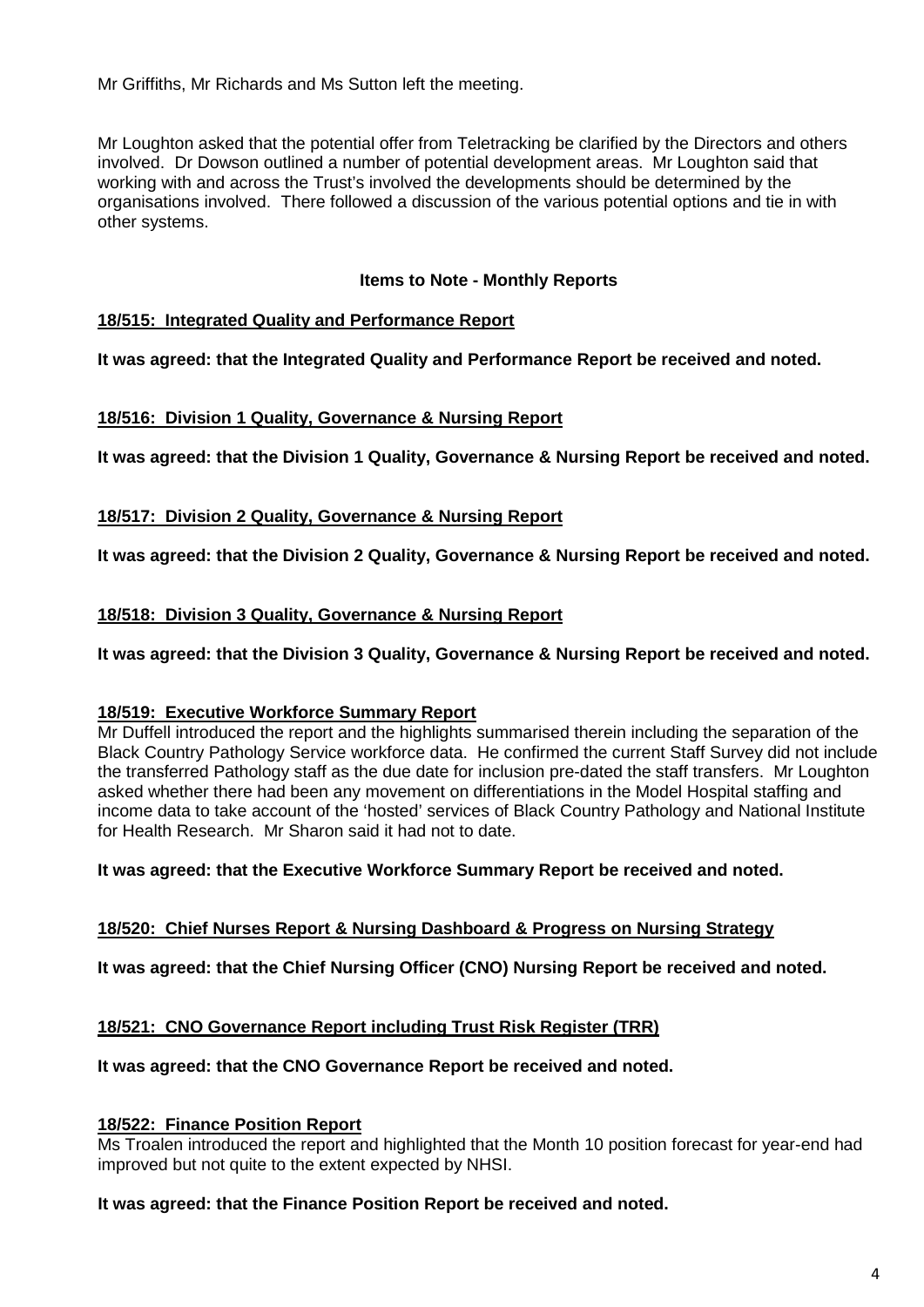# **18/523: Capital Programme Update**

Ms Monaghan introduced the report and highlighted the spend to the end of January with a considerable amount to use the remainder in year. She said that Pathology had commenced along with many other schemes on site including the replacement of the Heart and Lung cladding, the entrance to the Multi-storey Car Park. Mr Loughton said that their remained a focus on increasing car parking capacity alongside improving the availability of CT scanners, MRI scanners, Radio Pharmacy and an Aseptic suite alongside the Heart and Lung Centre to improve capacity and the quality of patient care and experience.

# **It was agreed: that the Capital Programme Update Report be received and noted.**

# **18/524: Operational Finance Group Minutes**

Ms Troalen noted that pay in January went above £32m a month and continued to increase despite the work and focus on reducing the temporary, bank and agency spend. She confirmed this remained a focus for further work.

# **It was agreed: that the Operational Finance Group Minutes be received and noted.**

# **18/525: Financial Recovery Board – monthly update**

Mr Loughton said the focus also needed to include learning from others including the GIRFT programme.

#### **It was agreed: that the Financial Recovery Board – monthly update Report be received and noted.**

# **18/526: Integrated Care System Report**

Mr Mahmud introduced the report and highlighted that there had been progress in the clinical groups with data provided and that the CCG and other partners had an aspiration towards a single care record with a number of options for solutions that had been explored. Mr Loughton said that the launch event had gone well that he spoke at. Mr Loughton also confirmed the new Trust Chair from April 2019.

# **It was agreed: that the Integrated Care System Report be received and noted.**

# **Items to be Noted or Approved - Statutory or Mandated Reports (1/4, 6 monthly and Annual)**

# **18/527: Review of Terms of Reference of TMC**

Mr Wilshere asked for all TMC attendee's to review the ToR and forward any comments, changes, revisions et al to him by 12 March 2019. He confirmed that a revised ToR would be agenda'd for approval at the next TMC.

**Action:** All to review ToR and provide feedback to Company Secretary by 12 March 2019.

# **It was agreed: that the Review of Terms of Reference of TMC be received and noted.**

# **18/528: Capital Programme – 5 years**

Ms Monaghan introduced the draft report and asked for any feedback to Mr Nabih or herself.

**Action**: All to review and provide feedback to Mr Nabih or Ms Monaghan.

#### **It was agreed: that the draft Capital Programme – 5 years be received and noted.**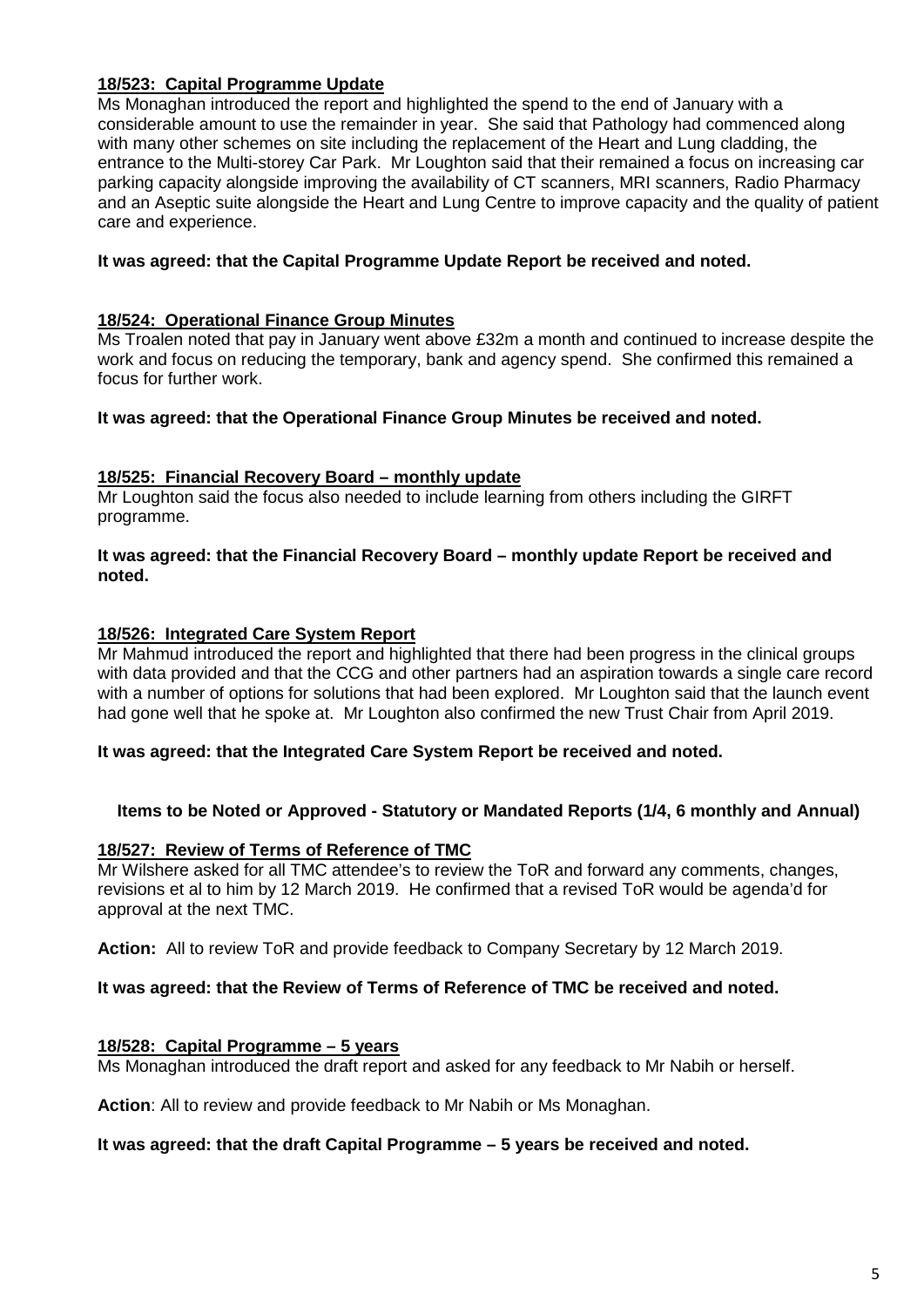# **18/529: CQC Insight Report/Action Plan**

# **It was agreed: that the CQC Insight Report/Action Plan be received and noted.**

# **18/530: 7 Day Services report**

Dr Odum introduced the report and highlighted that of the four priority standards with the Trust compliant on three to date. He reported that work was underway to address the areas of noncompliance and some variability in compliance across services. He said the focus was particularly on the daily reviews with the issues summarised in the report provided. He also highlighted the importance of handover, a revised handover Policy and the need to ensure compliance with this. He also spoke about Mental Health liaison with CCG investment in Hub-based staff support into medical facilities was being developed. He said that assessment was now a self-assessment in each Trust with compliance assurance to the Trust Board with confirmation to NHSI unlike the previous NHSI submissions.

# **It was agreed: that the 7 Day Services report be received and noted.**

#### **Business Cases - Division 1**

# **18/531: Microscope for GEM Centre ENT – Paediatrics clinic**

#### **It was agreed: that the Microscope for GEM Centre ENT – Paediatrics clinic Business Case be approved.**

#### **18/532: Cardiology Consultant – Partner with SaTH and Walsall**

Ms Nuttall confirmed the recommended approval, subject to Commissioner approval now confirmed by Ms Nuttall as received.

#### **It was agreed: that the Cardiology Consultant – Partner with SaTH and Walsall Business Case be approved.**

#### **18/533: Cardiology consultants – Increase in overall numbers**

Ms Nuttall confirmed the recommended approval, subject to a review of the Administrative element. Ms Nuttall confirmed the Hybrid Theatre element was not approved and was not detailed in the Business Case.

#### **It was agreed: that the Cardiology consultants – Increase in overall numbers Business Case be approved.**

# **Business Cases - Division 2**

# **18/534: Funding Request for Sofusbir and Glecaprevir**

Ms Nuttall confirmed the recommended approval of all the Division 2 Business Cases, subject to Specialist Commissioner approval.

#### **It was agreed: that the Funding Request for Sofusbir and Glecaprevir Business Case be approved subject to Specialist Commissioner approval.**

# **18/535: Funding Request for Trelegy and Trimbow**

**It was agreed: that the Funding Request For Trelegy and Trimbow Business Case be approved subject to Specialist Commissioner approval.**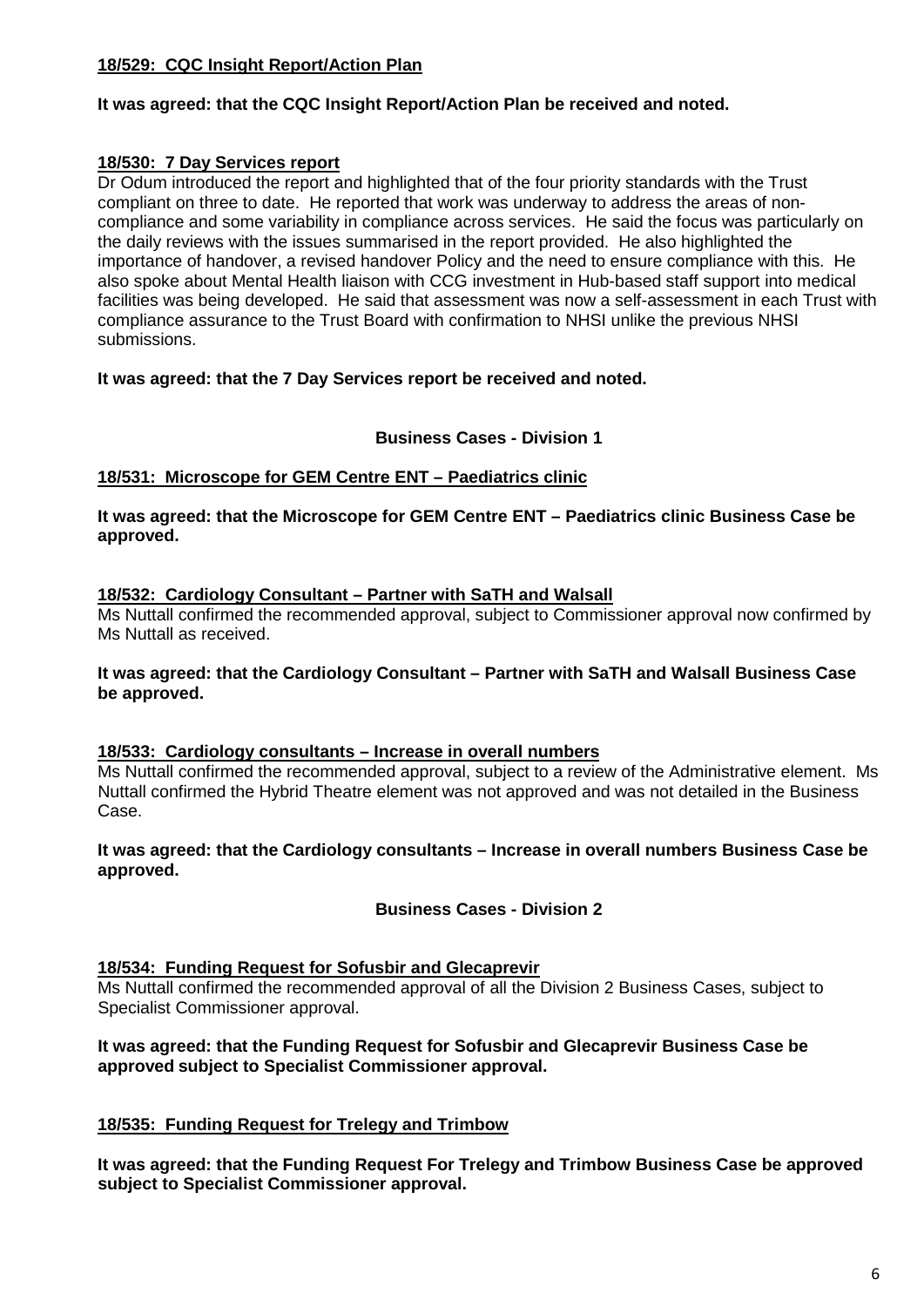# **18/536: TA544 Dabrafenib With Trametinib For Adjuvant Treatment Of Resected BRAF V600 Mutation-Positive Melanoma**

**It was agreed: that the TA544 Dabrafenib With Trametinib For Adjuvant Treatment Of Resected BRAF V600 Mutation-Positive Melanoma Business Case be approved subject to Specialist Commissioner approval.**

**18/537: TA541 Inotuzumab Ozogamicin For Treating Relapsed Or Refractory BCell Acute Lymphoblastic Leukaemia**

**It was agreed: that the TA541 Inotuzumab Ozogamicin For Treating Relapsed Or Refractory BCell Acute Lymphoblastic Leukaemia Business Case be approved subject to Specialist Commissioner approval.**

**Business Cases - Division 3**

**18/538: TA521 - Guselkumab for treating moderate to severe plaque psoriasis** Ms Nuttall confirmed the recommended approval of all the Division 3 Business Cases, subject to Specialist Commissioner approval.

**It was agreed: that the TA521 - Guselkumab for treating moderate to severe plaque psoriasis Business Case be approved subject to Specialist Commissioner approval.**

**18/539: TA537 –Ixekizumab for treating active psoriatic arthritis after inadequate response to DMARDs**

**It was agreed: that the TA537 –Ixekizumab for treating active psoriatic arthritis after inadequate response to DMARDs Leukaemia Business Case be approved subject to Specialist Commissioner approval.**

# **18/540: TA543 – Tofacitinib for treating active psoriatic arthritis after inadequate response to DMARDs**

**It was agreed: that the TA543 – Tofacitinib for treating active psoriatic arthritis after inadequate response to DMARDs Business Case be approved subject to Specialist Commissioner approval.**

**Corporate Business Cases – none this month**

**Outline/proposals for change – none this month**

**Policies**

# **18/541: IP11 Infection prevention patients affected by UK parasites Policy**

**It was agreed: that the IP11 Infection prevention patients affected by UK parasites Policy be approved.**

# **18/542: IP13 Outbreak of communicable infection Policy**

**It was agreed: that the IP13 Outbreak of communicable infection Policy be approved.**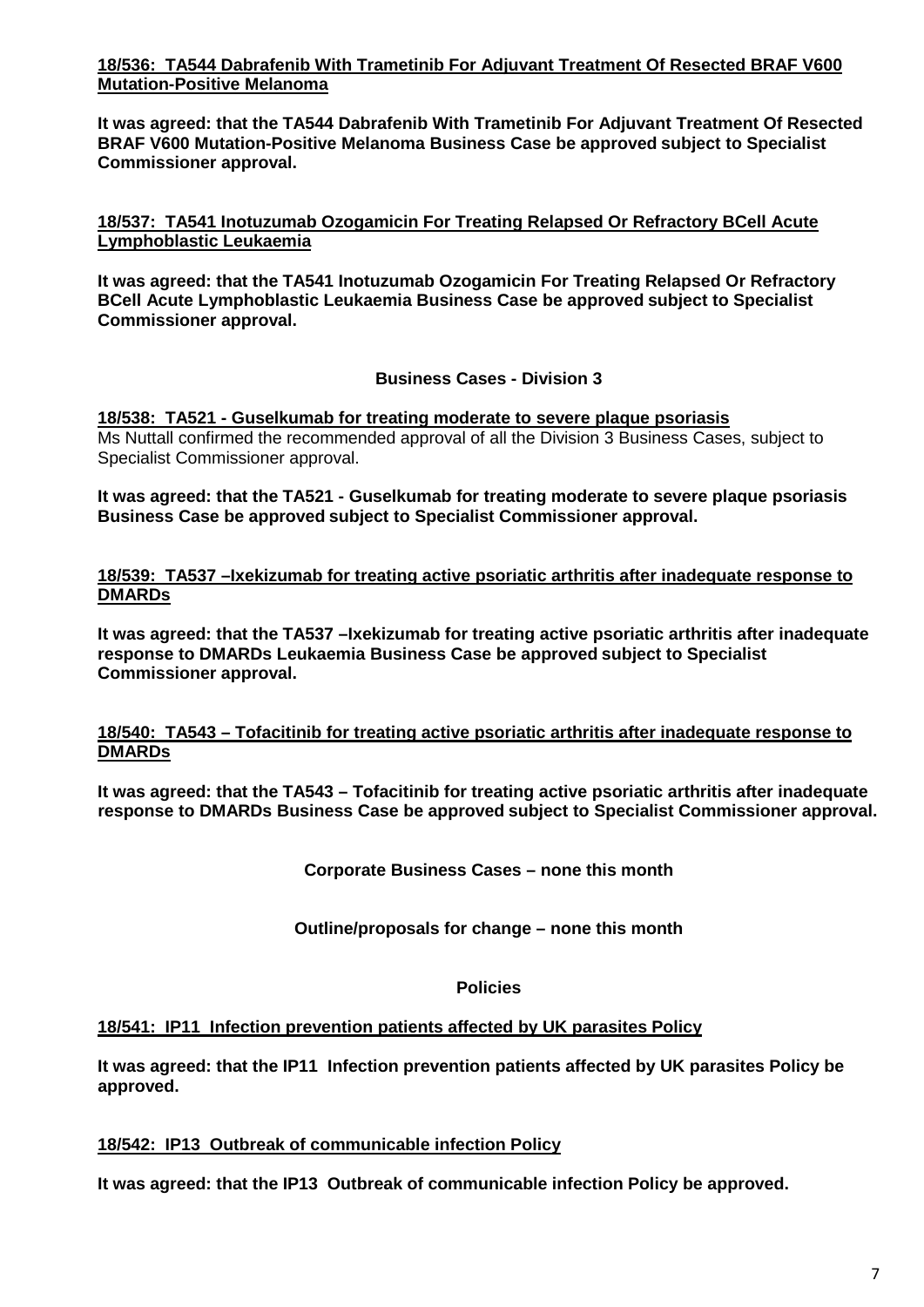# **18/543: Cold Chain Policy**

**It was agreed: that the Cold Chain Policy be approved.**

#### **18/544: OP96 Prevention and management of pressure ulcers Policy**

**It was agreed: that the OP96 Prevention and management of pressure ulcers Policy be approved.**

#### **18/545: Strategies Status – summary document**

Mr Wilshere outlined the report – the review of existing Strategies, established links to the Trust Strategic Objectives

#### **It was agreed: that the Strategies Status – summary document be approved to go forward to the Trust Board for final approval.**

#### **18/546: Policies Status – summary document**

Mr Wilshere outlined the report – the review of existing Policies and the re-presenting through the redesigned Intranet.

**It was agreed: that the Policies Status – summary document be approved.**

#### **18/547: Mortality Strategy**

Dr Odum recommended the Strategy be endorsed.

#### **It was agreed: that the Mortality Strategy be approved to go forward to the Trust Board for final approval.**

#### **18/548: Any new Risks or changed risks as a result of the meeting**

There were no new or changed risks noted from the business of the meeting.

# **18/549: AOB**

a) Dr Dowson highlighted that ED attendances underwent a step change upwards in November and has remained at the higher level since – average 120 to 150 a day. He said the reason was as yet unclear with Ambulance attendances steady. He said the over 75's are attending at double the rate of the rest of the population (12-15% increase year on year) and this is borne out elsewhere. He said that geography/location from would also be reviewed in due course. Mr Loughton related his previous experience of patient drift in relation to poor publicity re services adjacent. Dr Dowson also highlighted the work underway on 'intelligent conveyancing' being looked at by WMAS and the further issues it would create with outliers and exit block. Ms Nuttall said that condition specific conveyancing was also being considered. Mr Loughton asked for an update when available from Ms Nuttall.

b) Mr Mahmud confirmed the agreement had been concluded with Medopad with year 1 - 4 clinical cohorts developing App for implementation. He thanks Prof Cotton for his help in concluding the position. He said there will be a Project manager and team with information to go out to the staff in the near future. Prof Cotton said he was an exciting prospect.

c) Dr Odum confirmed the appointment of Dr Morgan to the Division 1 Medical Director.